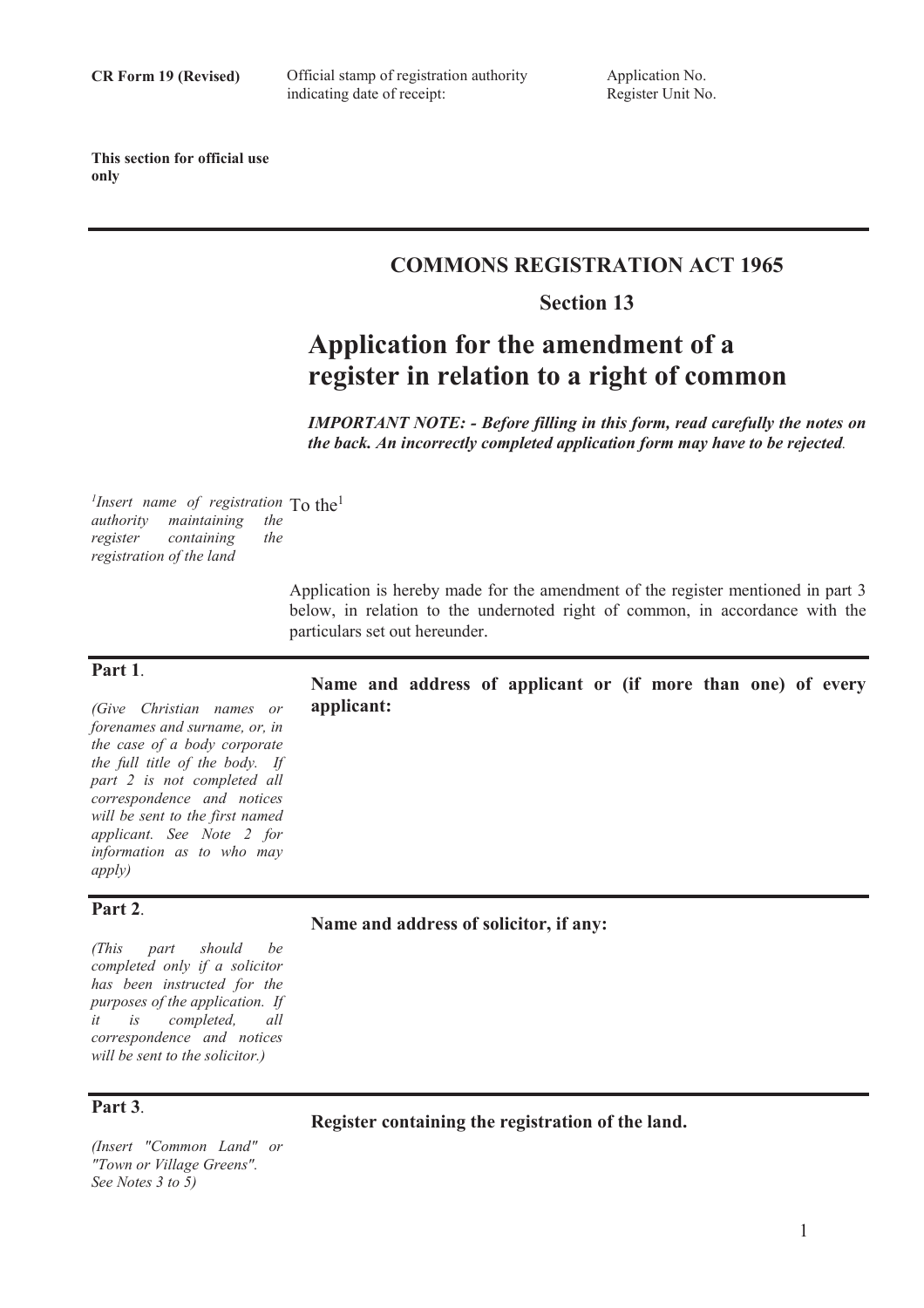### **Part 4**.

*(See Note 4.)* 

### **Part 5**.

*(Give the number of the entry in the rights section of the register unit relating to the right of common sought to be Previous (cancelled) entries relating to the same right of common, if any, should be disregarded)* 

### **Part 6**.

### **Rights section entry number.**

**Register unit number.**

**Nature of applicant's interest in the proposed amendment.**

*(Read Note 2 and insert, e.g., "as owner of the soil", "as transferee" or as the case maybe.)* 

### **Part 7**.

*(See Note 7.)* 

**Nature of change in the right of common.**

**On what date did the change take place?**

**Part 8**.

**Part 9**.

*(See Note 8.)*

**How did the change take place?** 

2 *If the applicant is a body corporate or charity trustees the application must be signed by the secretary or some other duly authorised officer. .*

**Signature(s) of applicants(s) or of person on his or their behalf <sup>2</sup>** 

Date:……………………………………………20……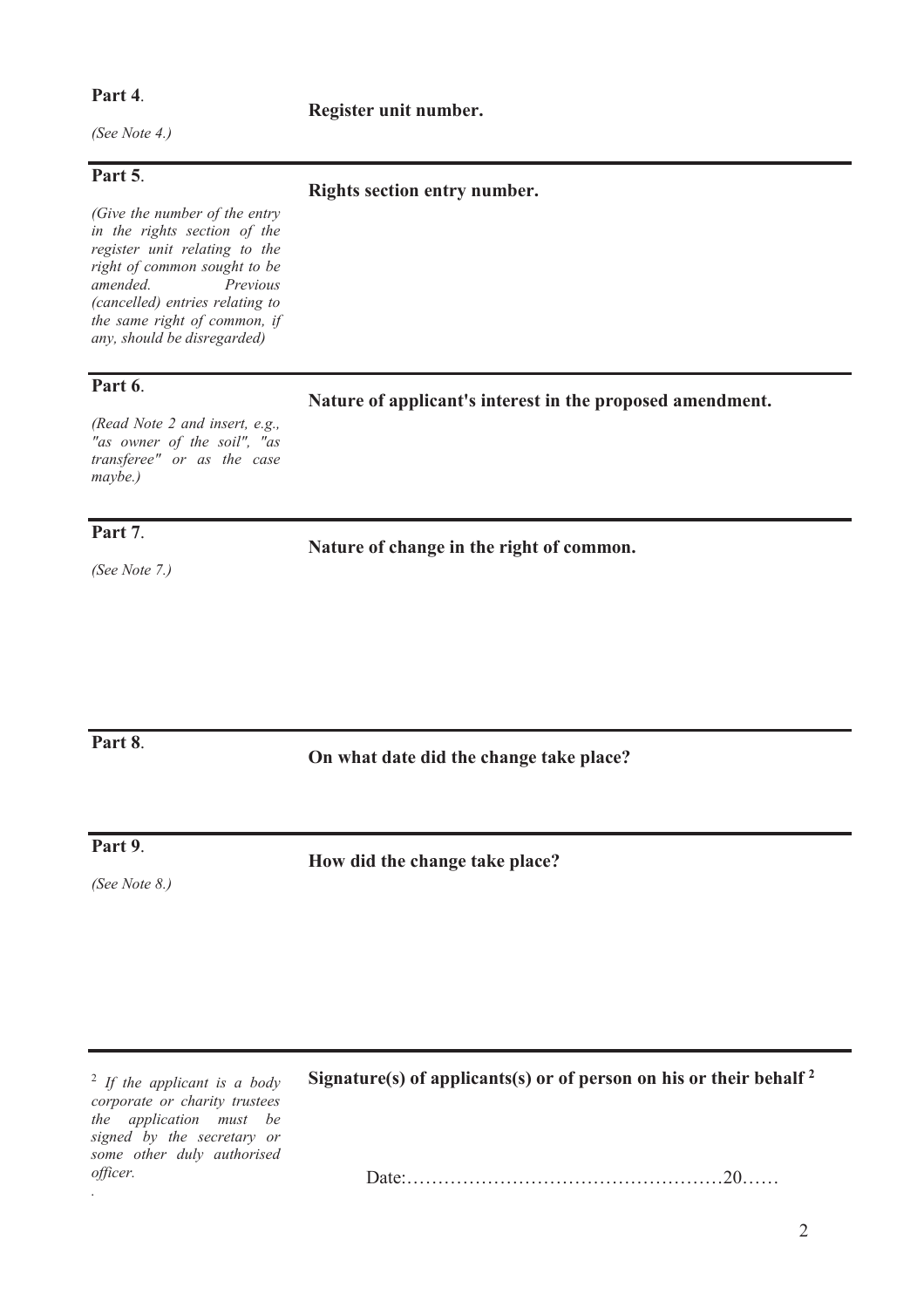| (See Note 10.)                                                                                                             | <b>Statutory Declaration in Support</b>                                                                                                                                                                                                                                                                                                        |
|----------------------------------------------------------------------------------------------------------------------------|------------------------------------------------------------------------------------------------------------------------------------------------------------------------------------------------------------------------------------------------------------------------------------------------------------------------------------------------|
|                                                                                                                            | To be made by the applicant, or by one of the applicants, or by his or their<br>solicitor, or, if the applicant is a body corporate or unincorporate, by its<br>solicitor or by the person who signed the application.                                                                                                                         |
| $\frac{1}{1}$ Insert full name(s)                                                                                          | $(I)$ (We) <sup>1</sup>                                                                                                                                                                                                                                                                                                                        |
|                                                                                                                            | solemnly and sincerely declare as follows: -                                                                                                                                                                                                                                                                                                   |
| $2$ Strike out this paragraph if<br>it does not apply.<br><sup>3</sup> Insert capacity in which<br>acting.                 | 1. $2 \times (I \text{ am})$ (We are) the person(s) who (has) (have) made the foregoing<br>application.<br>2. $2 \cdot 1$ am $3$<br>to the applicant(s) and am authorised by<br>the applicant(s) to make the foregoing application on (his) (their) behalf.                                                                                    |
|                                                                                                                            | 3. (I) (We) have read the Notes on the back of the application form and<br>believe-<br><sup>4</sup> that (I) (we) (the applicant(s)) (am) (are) (is) entitled to the interest<br>mentioned in the application, and                                                                                                                             |
| <sup>4</sup> Delete all but one of these<br>alternatives.                                                                  | <sup>4</sup> that the person(s) entitled to the interest mentioned in the application (is)<br>(are) the person(s) therein stated to be so entitled, that, under or by virtue of<br>the matters referred to therein (I) (we)(am) (are) authorised, in the capacity or<br>respective capacities therein mentioned, to make this application, and |
|                                                                                                                            | <sup>4</sup> that the land described in the application belongs to the benefice therein<br>mentioned, that the said benefice is vacant, and                                                                                                                                                                                                    |
|                                                                                                                            | that, by reason of the facts therein stated, the register to which the application<br>relates ought to be amended accordingly.                                                                                                                                                                                                                 |
| <sup>5</sup> Strike out this paragraph if<br>there is no plan.<br>$\delta$ Insert "marking" as on plan<br>(see Note $10$ ) | 4. <sup>5</sup> The plan now produced and shown to me marked <sup>6</sup> "<br>" is the<br>plan referred to in part 7 of this application.                                                                                                                                                                                                     |
|                                                                                                                            | And (I) (we) make this solemn declaration, conscientiously believing the same<br>to be true, and by virtue of the Statutory Declarations Act 1835.                                                                                                                                                                                             |
|                                                                                                                            |                                                                                                                                                                                                                                                                                                                                                |
|                                                                                                                            |                                                                                                                                                                                                                                                                                                                                                |
|                                                                                                                            |                                                                                                                                                                                                                                                                                                                                                |
|                                                                                                                            |                                                                                                                                                                                                                                                                                                                                                |
|                                                                                                                            |                                                                                                                                                                                                                                                                                                                                                |
|                                                                                                                            |                                                                                                                                                                                                                                                                                                                                                |
|                                                                                                                            |                                                                                                                                                                                                                                                                                                                                                |
|                                                                                                                            | Before me,                                                                                                                                                                                                                                                                                                                                     |
|                                                                                                                            |                                                                                                                                                                                                                                                                                                                                                |
|                                                                                                                            |                                                                                                                                                                                                                                                                                                                                                |
|                                                                                                                            |                                                                                                                                                                                                                                                                                                                                                |
|                                                                                                                            |                                                                                                                                                                                                                                                                                                                                                |
|                                                                                                                            | REMINDER TO OFFICER TAKING DECLARATION:                                                                                                                                                                                                                                                                                                        |

Please initial all alterations and mark any plan as an exhibit